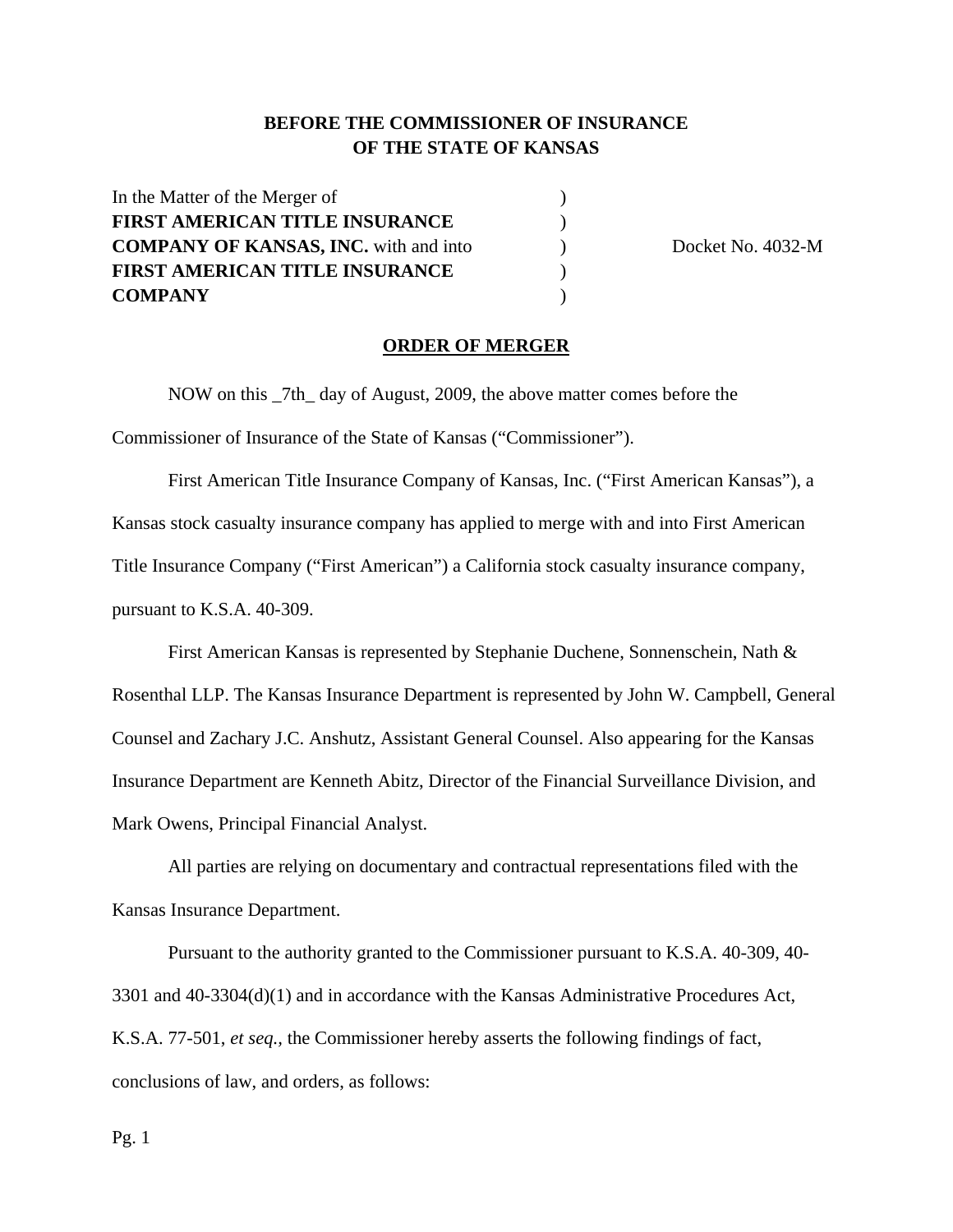#### **FINDINGS OF PUBLIC INTEREST AND POLICY**

The purpose of filing the Agreement was to obtain the approval of the Kansas Insurance Department for the proposed merger of First American Kansas with and into First American. The terms and conditions of the proposed merger are fully set forth in the Agreement of Merger.

Significant documents have been reviewed by representatives of the Financial Surveillance Division and the Legal Division of the Kansas Insurance Department, and the Commissioner of Insurance has had the benefit of their technical expertise and advice.

The Applicants have submitted the various Exhibits in the merger filing, including, but not limited to, a Notice of Merger, Merger Endorsement, and Certificate of Assumption, an Agreement of Merger of First American Kansas into First American, minutes of special meetings of the board of directors and shareholders of First American Kansas and First American, actuarial opinions, assumption certificate and financial statements.

The staff of the Kansas Insurance Department has inspected and reviewed the contents of the Agreement and related documents and found that the filing of the Agreement and related documents are in accordance with K.S.A. 40-309 and that the Agreement and related documents have provided all of the information required under Kansas law to enable the Commissioner of Insurance to render a decision on the proposed Agreement of Merger.

## **FINDINGS OF FACT AND CONCLUSIONS OF LAW**

1. First American Kansas is a stock fire and casualty insurance company organized and operating pursuant to the provisions of Article 9 of the Kansas Insurance Code, with its statutory office located in Wichita, Kansas. First American Kansas has been authorized to transact business in Kansas since July 8, 1999.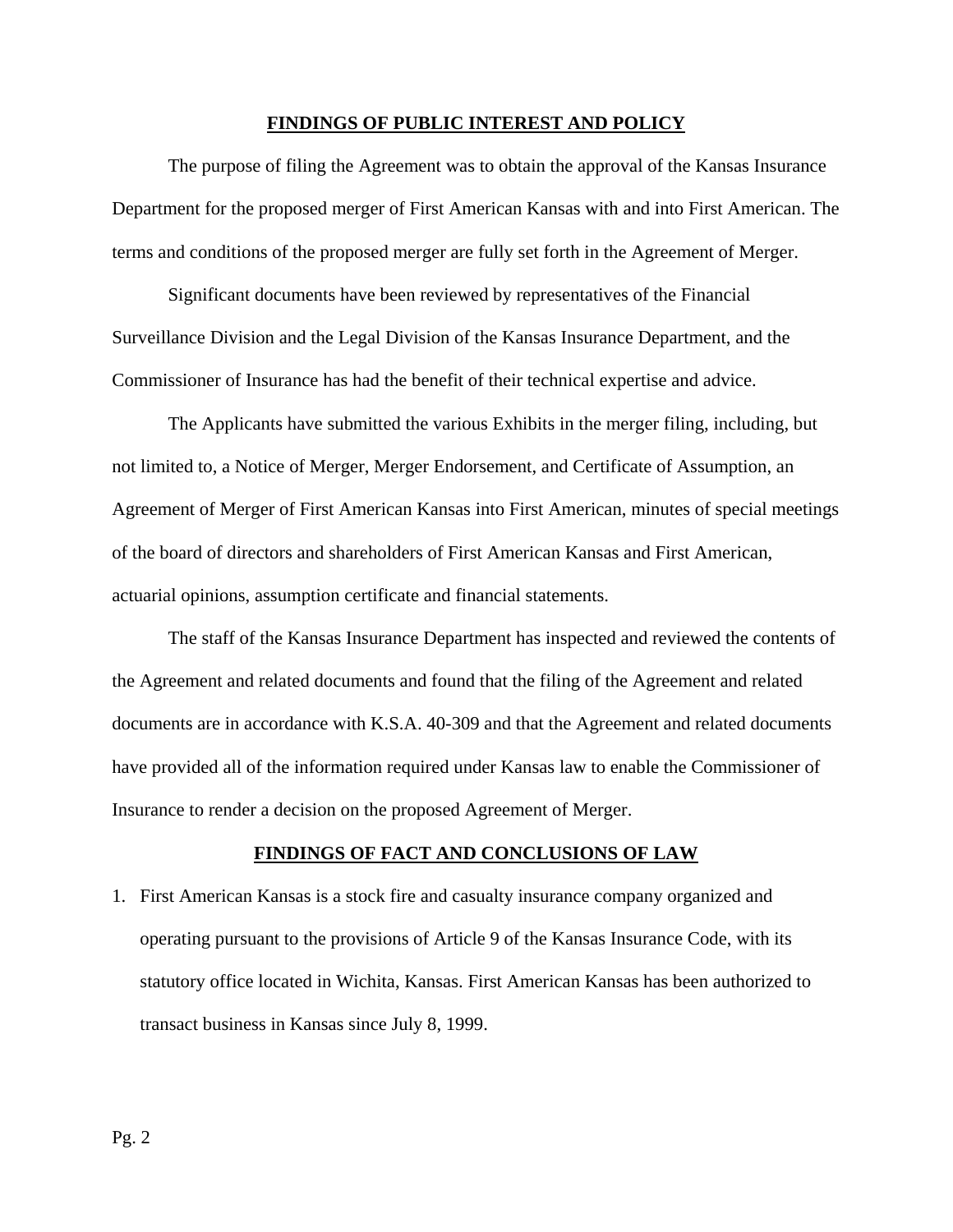- 2. First American is a stock fire and casualty insurance company organized and operating pursuant to the provisions of Article 9 of the Kansas Insurance Code, with its statutory office located in Santa Ana, California. First American has been authorized to transact business in Kansas since October 20, 2008.
- 3. Pursuant to K.S.A. 40-3304, an agreement to merge with any domestic insurance company shall file with the Commissioner of Insurance a statement containing the information required by K.S.A. 40-3304.
- 4. Pursuant to K.S.A. 40-309, an insurance company of this state may merge with any other company of any other state engaged in like business and having similar corporate powers. First American Kansas and First American are engaged in like business and have similar corporate powers.
- 5. K.S.A. 40-309 will be applied in this matter. First American and any person or entities which directly or indirectly control First American are exempt from filing a Form A in accordance with K.S.A. 40-3304(e).
- 6. Pursuant to K.S.A. 40-309, on December 31, 2008 a resolution was adopted by the Board of Directors of First American Kansas and First American to effect the merger of First American Kansas and First American. On December 31, 2008, the shareholders of First American Kansas approved a resolution.
- 7. First American Kansas and First American filed an executed copy of the Agreement of Merger with the Kansas Insurance Department on December 31, 2008.
- 8. The Agreement of Merger is in compliance with the provisions of K.S.A. 40-309.
- 9. First American Kansas has submitted all necessary materials to the Kansas Insurance Department in connection with the proposed merger; and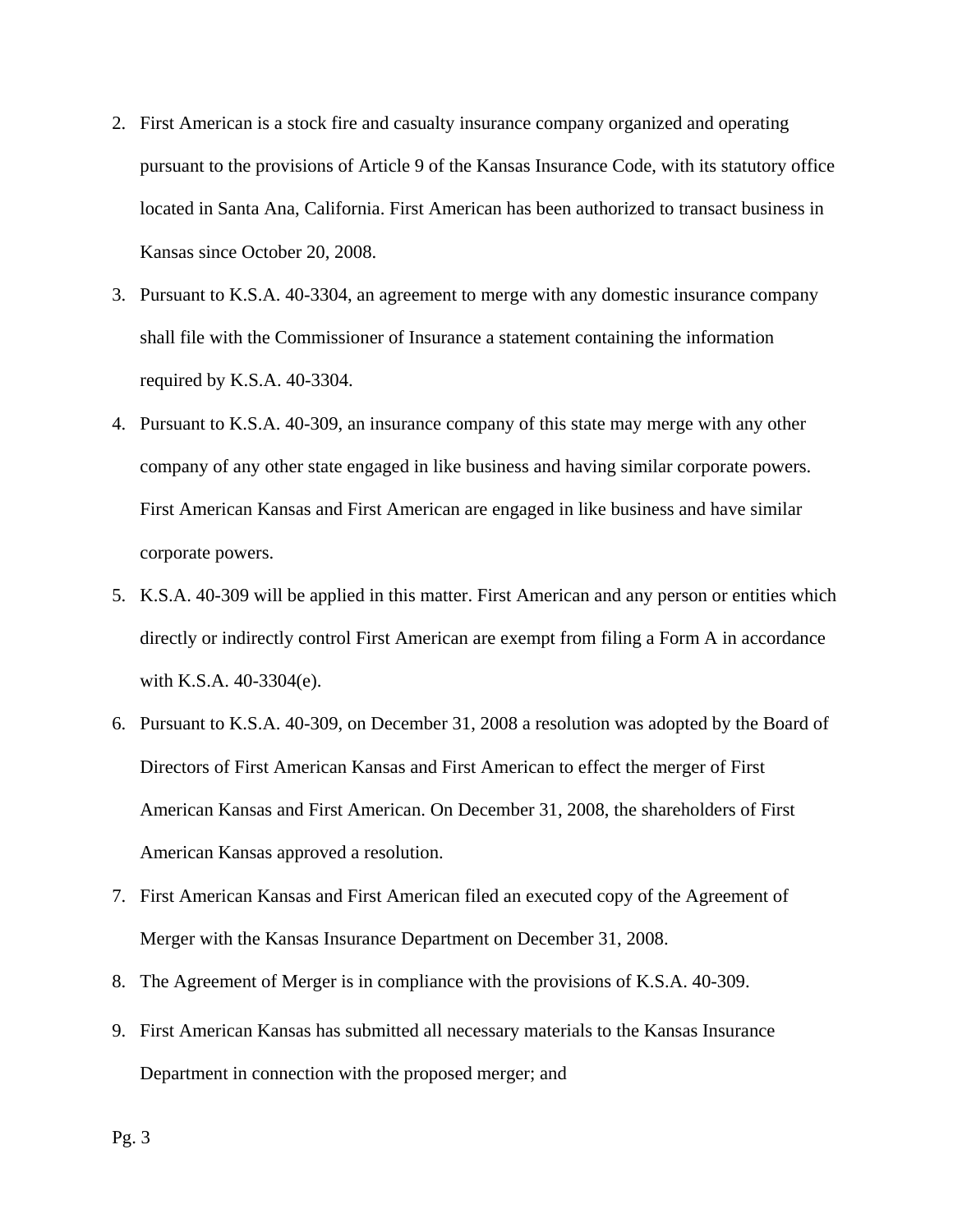- 10. The merger has been approved by the unanimous consent of the stockholders of First American Kansas.
- 11. Based on the information submitted and the representations of First American Kansas , the merger of First American Kansas with and into First American is not made for the purpose of and will not have the effect of changing or influencing control of First American.

## **IT IS THEREFORE ORDERED BY THE COMMISSIONER OF INSURANCE THAT:**

- 1. The merger between First American Kansas with and into First American is hereby approved effective March 31, 2009, provided that within sixty days of the date of this Order, the merger is effected and all appropriate documents are filed with the Kansas Insurance Department.
- 2. First American shall be exempt from the application of the formal filing and approval requirements of K.S.A. 40-3304 as it may be deemed to apply to the merger of First American Kansas with and into First American.
- 3. In conjunction with this Order, the Kansas Certificate of Authority of First American Kansas shall be cancelled by the Commissioner of Insurance of Kansas.
- 4. The Commissioner of Insurance retains jurisdiction over the subject matter of this proceeding and over the parties for the purpose of entering such Orders as may be deemed necessary and appropriate.

## **NOTICE OF RIGHTS**

First American Kansas is entitled to a hearing pursuant to K.S.A. 77-537, the Kansas Administrative Procedure Act. If First American Kansas desires a hearing, the company must file a written request for a hearing with

John W. Campbell, General Counsel Kansas Insurance Department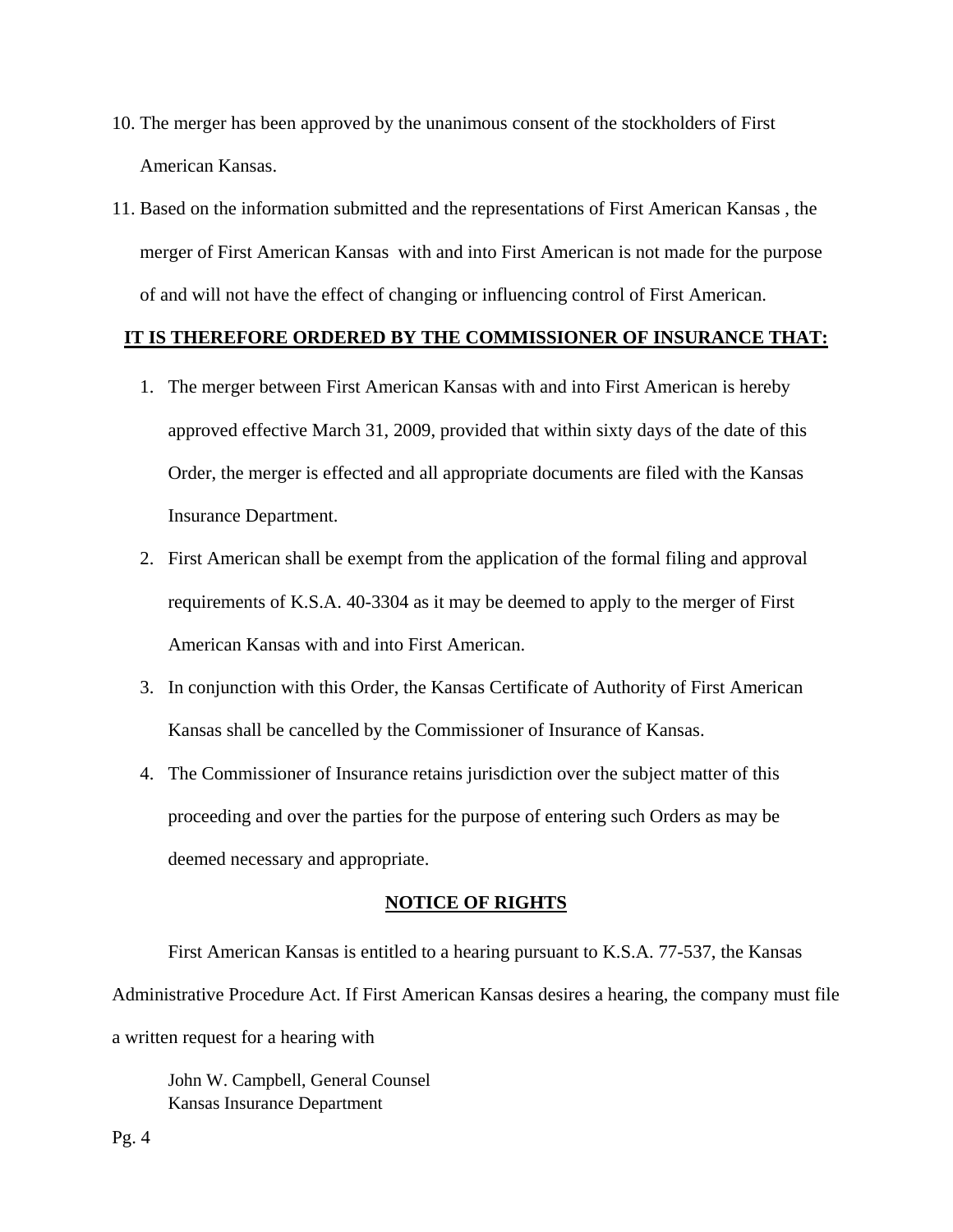420 S.W.  $9<sup>th</sup>$  Street Topeka, Kansas 66612

This request must be filed within fifteen (15) days from the date of service of this Order. If First American Kansas requests a hearing, the Kansas Insurance Department will notify the company of the time and place of the hearing and information on the procedures, right of representation, and other rights of parties relating to the conduct of the hearing, before commencement of the same.

If a hearing is not requested in the time and manner stated above, the Order shall become effective as a Final Order upon the expiration of time for requesting a hearing, pursuant to K.S.A. 77-613. In the event that First American Kansas files a petition for judicial review, pursuant to K.S.A. 77-613(e), the agency officer to be served on behalf of the Kansas Insurance Department is:

 John W. Campbell, General Counsel Kansas Insurance Department 420 S.W.  $9<sup>th</sup>$  Street Topeka, Kansas 66612

# **IT IS SO ORDERED THIS \_\_7th\_ DAY OF AUGUST, 2009 IN THE CITY OF TOPEKA, COUNTY OF SHAWNEE, STATE OF KANSAS.**



 $\angle$ s/ Sandy Praeger $\angle$  Sandy Praeger EPARTMENT COMMISSIONER OF Insurance

 $\angle$ s/ John W. Campbell John W. Campbell General Counsel